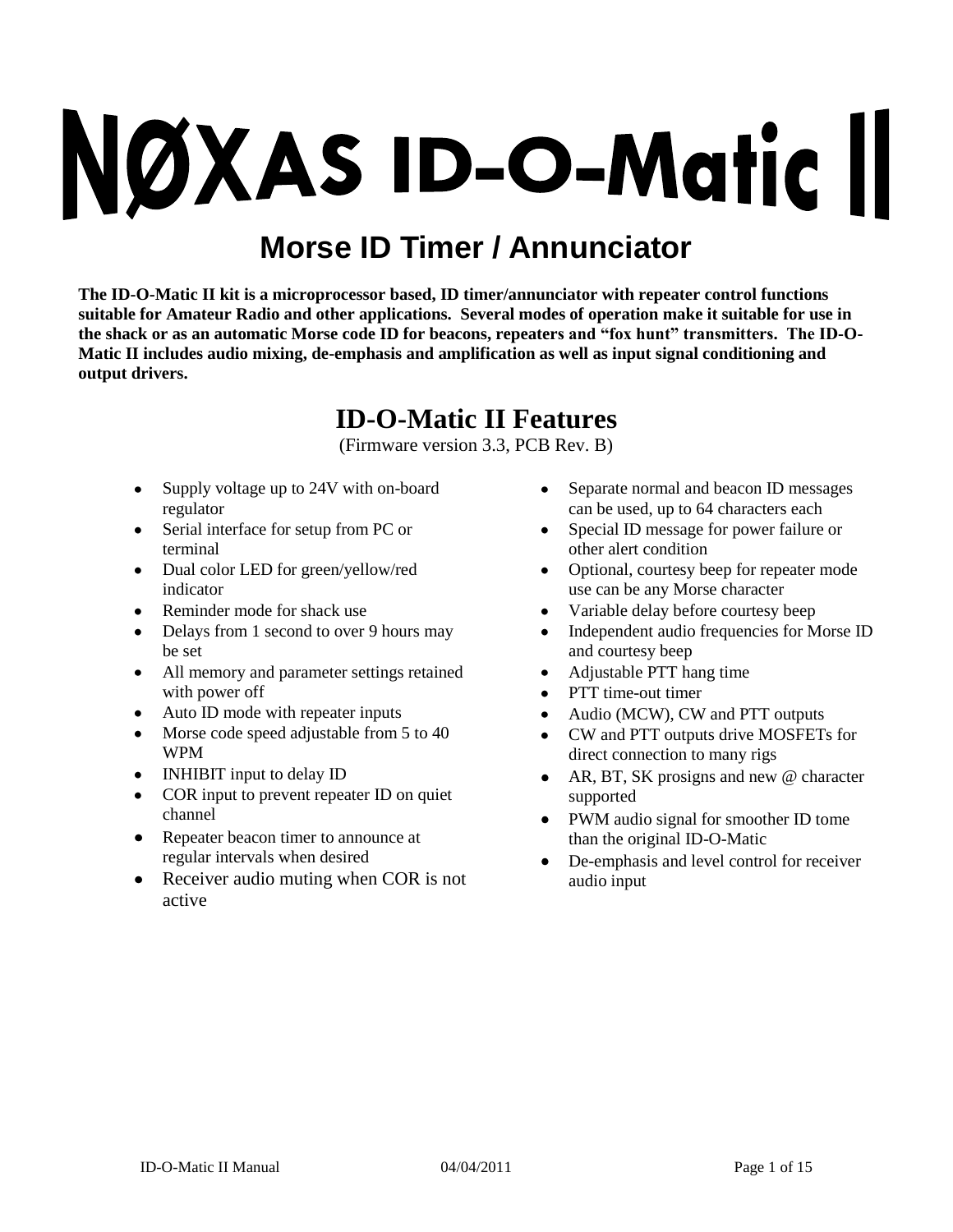# **Parts List**

| Qty.                    | Part                                                               |
|-------------------------|--------------------------------------------------------------------|
| $\boldsymbol{2}$        | 18 pF ceramic capacitor (marked 18J) *See NOTE 1 below             |
| $\mathbf{1}$            | .047 µF ceramic capacitor (marked 473)                             |
| $\overline{\mathbf{4}}$ | .1 µF ceramic capacitor (marked 104)                               |
| 3                       | .33 µF ceramic capacitor (marked 334)                              |
| $\mathbf{1}$            | 100 µF electrolytic capacitor                                      |
|                         | 220 µF electrolytic capacitor                                      |
| $\overline{2}$          | 1N4732 4.7V Zener diode                                            |
|                         | 10 Ohm (brown-black-black) OR 100 Ohm (brown-black-brown) resistor |
| $\mathbf{1}$            | 470 Ohm resistor (yellow-violet-brown)                             |
| 3                       | 1K resistor (brown-black-red)                                      |
| 3                       | 2.2K resistor (red-red-red)                                        |
| $\mathbf{1}$            | 4.7K resistor (yellow-violet-red)                                  |
| 1                       | 10K resistor (brown-black-orange)                                  |
| 4                       | 100K resistor (brown-black-yellow)                                 |
| $\overline{2}$          | 10K Ohm trimmer potentiometer                                      |
| 6                       | <b>2N7000 MOSFET</b>                                               |
|                         | 78L05 voltage regulator                                            |
|                         | 20 MHz cylindrical crystal                                         |
|                         | 8-pin IC socket                                                    |
| $\mathbf{1}$            | 10-pin IC socket                                                   |
|                         | LM386N or NJM386 audio amplifier IC                                |
|                         | PIC16F648A ID-I-Matic II processor IC                              |

**Table 1 - Parts List**

\*NOTE 1**:** Due to printing inconsistencies, these may appear to be marked "111J"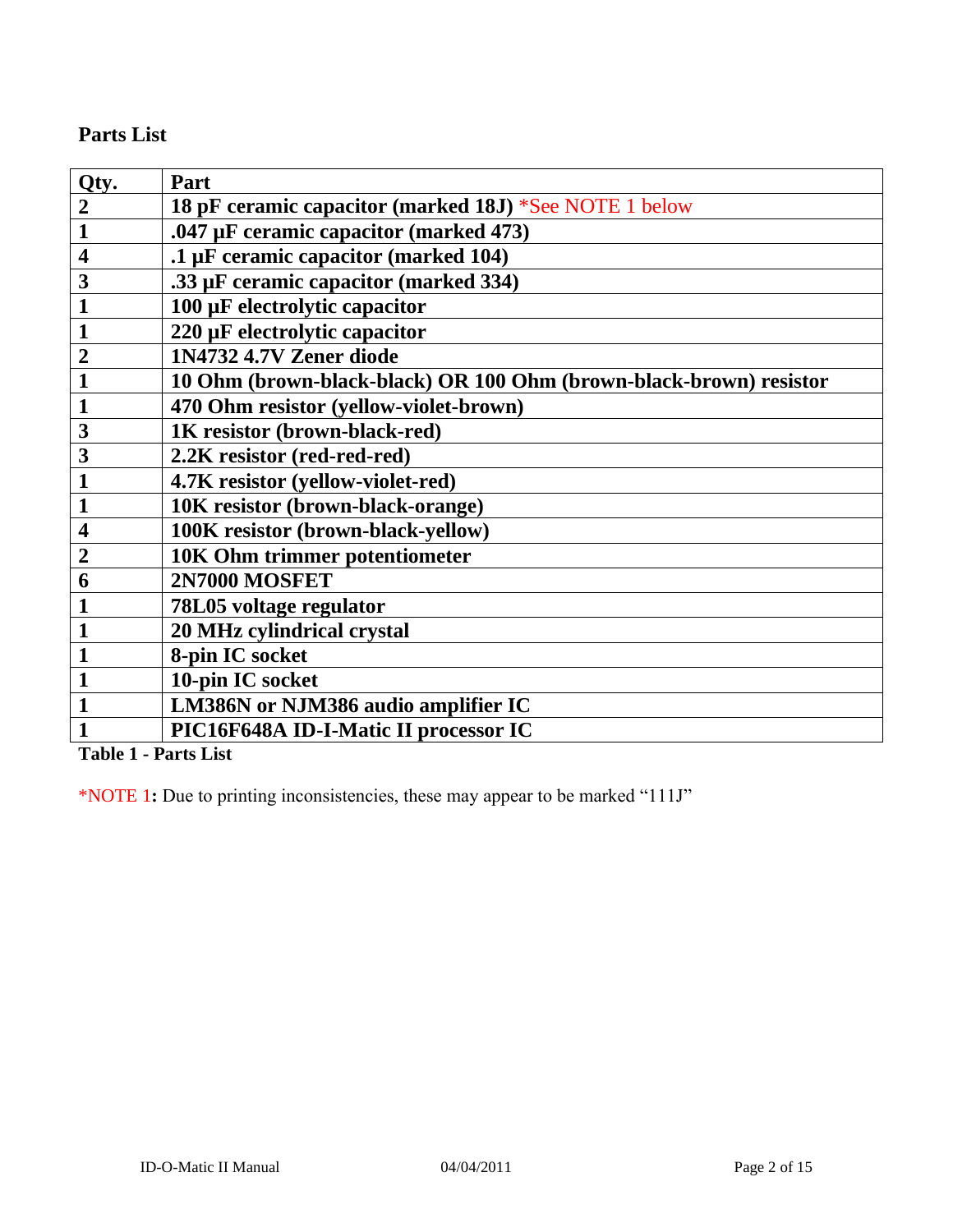# **Kit Construction**

Keep all semiconductor parts in the anti-static packaging until you are ready to use them. Always use good static prevention practices when working with static sensitive parts. This means you should wear a grounding strap when possible, or work on a static-dissipative work surface. Use a grounded tip soldering iron. When soldering small parts it is a good idea to use a small, pencil-type soldering iron of no more than 25 Watts or so, or preferably a temperature controlled soldering station. Use pliers, clamps or alligator clips as heat sinks to prevent heat damage to parts while soldering. If you are not fairly experienced with soldering small parts, you may want to practice on some scrap parts first or get some help.

Work in an area with good lighting. You may want to use a magnifying lens to do some of the small soldering required. Insert each component from the top side of the board (the side with the white silkscreen lettering), in the order shown in the instructions below. As each component is installed, solder the leads and trim off excess leads with a small pair of side cutters.

- 1. | Install a .1 µF capacitor (marked 104) in the location marked C1.
- 2. Install a .1  $\mu$ F capacitor at C4.
- 3. Install a .1  $\mu$ F capacitor at C6.
- 4. Install a .1  $\mu$ F capacitor at C11.
- 5. | | Install a .33  $\mu$ F capacitor (marked 334) at C2.
- 6. Install a .33  $\mu$ F capacitor at C3.
- 7.  $\Box$  Install the .047  $\mu$ F capacitor (marked 473) at C8.
- 8. Install two 18 pF capacitors in locations C9 and C10.
- 9. If you want to use the de-emphasis circuit for the secondary (receiver) audio input, install a  $.33$ µF capacitor (marked 334) at C12. If you do not want de-emphasis, omit C12.
- 10. Install a 1N4732 Zener diode at D1. Make sure the banded end of the diode is toward the circle marked on the PCB.
- 11. Install the other Zener diode at D2, oriented the same way
- 12. Install a 100K Ohm resistor (brown-black-yellow) at R1.
- 13. Install a 100K Ohm resistor in location R6.
- 14. | Install a 100K Ohm resistor in location R7.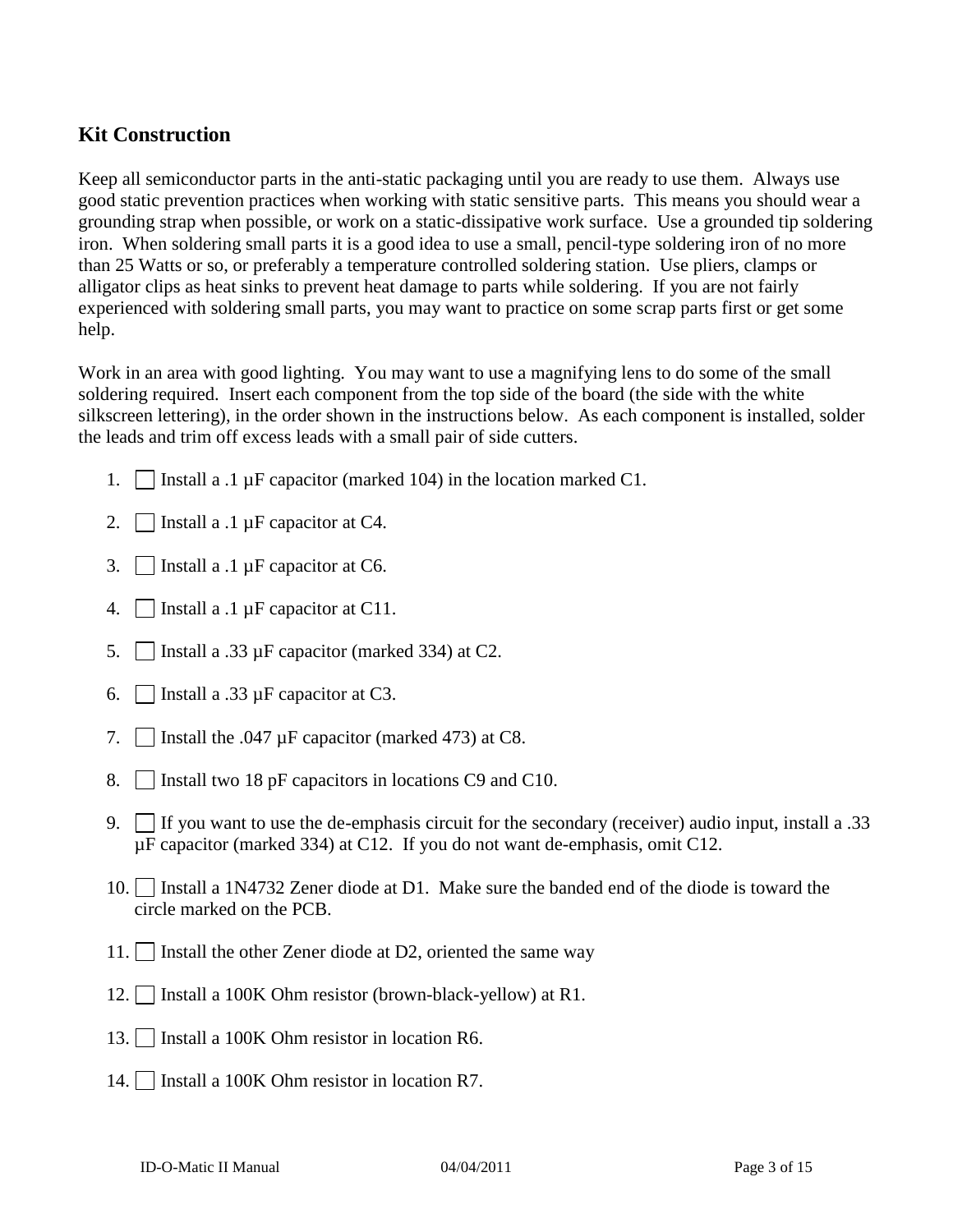- 15. Install a 100K Ohm resistor in location R8.
- 16. Install the 470 Ohm resistor (yellow-violet-brown) at R2.
- 17. Install the 1K Ohm (brown-black-red) resistor in location R3.
- 18. Install a 1K Ohm resistor in location R12.
- 19.  $\Box$  Install a 1K Ohm resistor in location R13.
- 20. Install a 2.2K Ohm (red-red-red) resistor in location R4.
- 21. Install a 2.2K Ohm resistor in location R5.
- 22. If you plan to use your ID-O-Matic II with a handheld transceiver, install a 2.2K Ohm resistor at R10. If not, you should omit R10.
- 23. Install the 4.7K Ohm (yellow-violet-red) resistor in location R9.
- 24. Install a 10 Ohm (brown-black-black) resistor in location R11.*.*
- 25. Install the 10K Ohm (brown-black-orange) resistor in location R14.
- 26. Install the two square blue trimmer potentiometers in the ID\_VOL and IN\_VOL locations. Be sure to get them properly oriented, with the  $1 \& 3$  markings are toward the bottom of the board (closer to Q2).
- 27. Install the 78L05 voltage regulator in location U1. Check for proper orientation with outline on board. Be sure to check the marking to ensure you have the 78L05, and not one of the 2N7000s.
- 28. Install 2N7000 MOSFET transistors in locations Q1 through Q6. Make sure the transistors are oriented with the flat side as shown on the board. Double check to make sure you don't accidentally grab the 78L05 regulator.
- 29. Install the 220  $\mu$ F electrolytic capacitor at C5. Make sure the longer + lead goes into the hole with the **square** solder pad.
- 30. Install the 100  $\mu$ F electrolytic capacitor at C7. Again, make sure the longer lead is in the + marked hole with the **square** solder pad.
- 31. Install the 18-pin IC socket in location U2. M make sure the notch in one end of the socket is positioned to match the board outline. **Do not install the chip yet**.
- 32. Install the 8-pin IC socket in location U3. Again, make sure the notch is oriented as indicated by the marking on the PCB. **Do not install the chip yet**.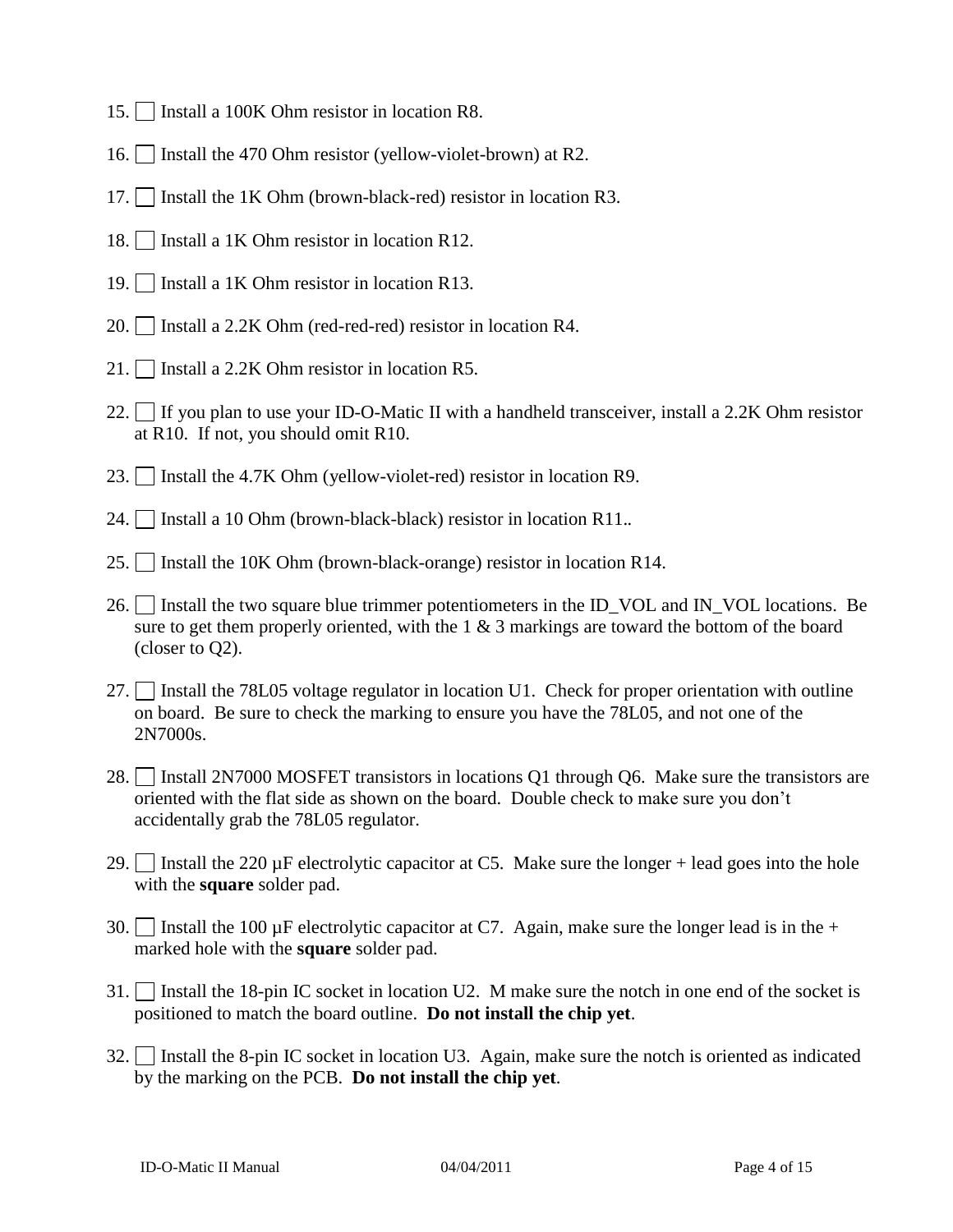- 33. Carefully install the small 20 MHz cylindrical crystal in location X1. *NOTE:* This part is easy to damage with excess heat while soldering. *Be extra careful!*
- 34. Install the DB-9 connector in location J1.
- 35. Install the 10-position terminal block at J1. Make sure the "open" side where there are openings for wires faces the outside edge of the board.
- 36. Install the 6-pin header strip in the indicated location for the INH and COR jumpers.
- 37. Mount the Dual-color LED in the position indicated. Pay attention to the markings on the PCB, and match them with the leads on the LED. Note that one lead has a square bend, and the other has an angled bend. You can also mount the LED remotely using any convenient length of wire.

#### **Powering the ID-O-Matic II**

Power can be supplied by battery or a DC power source up to 24V. Connect the power input to terminals 1 (GROUND) and 2 (+V) of the terminal strip. **Warning: There is no diode to protect against reversed power leads – double check your connections!!** If you plan to build your ID-O-Matic II into a rig or a repeater controller, you don't need to worry about battery backup to preserve your settings. All memory and parameter settings are retained in non-volatile EEPROM memory and will be automatically recalled when power is applied.

Check the power supply voltage at pins 5 (GROUND) and 14 (POWER) on the 18-pin IC socket at U2. Once you have verified that there is a safe voltage of 5V plus or minus .25V or so, remove power. Install the ID-O-Matic chip in socket U2, and the LM386 amplifier chip in U3. Make sure to orient the two chips properly, with the Pin 1 dot and/or notch toward the notch indicated by the silkscreened outline on the PCB.

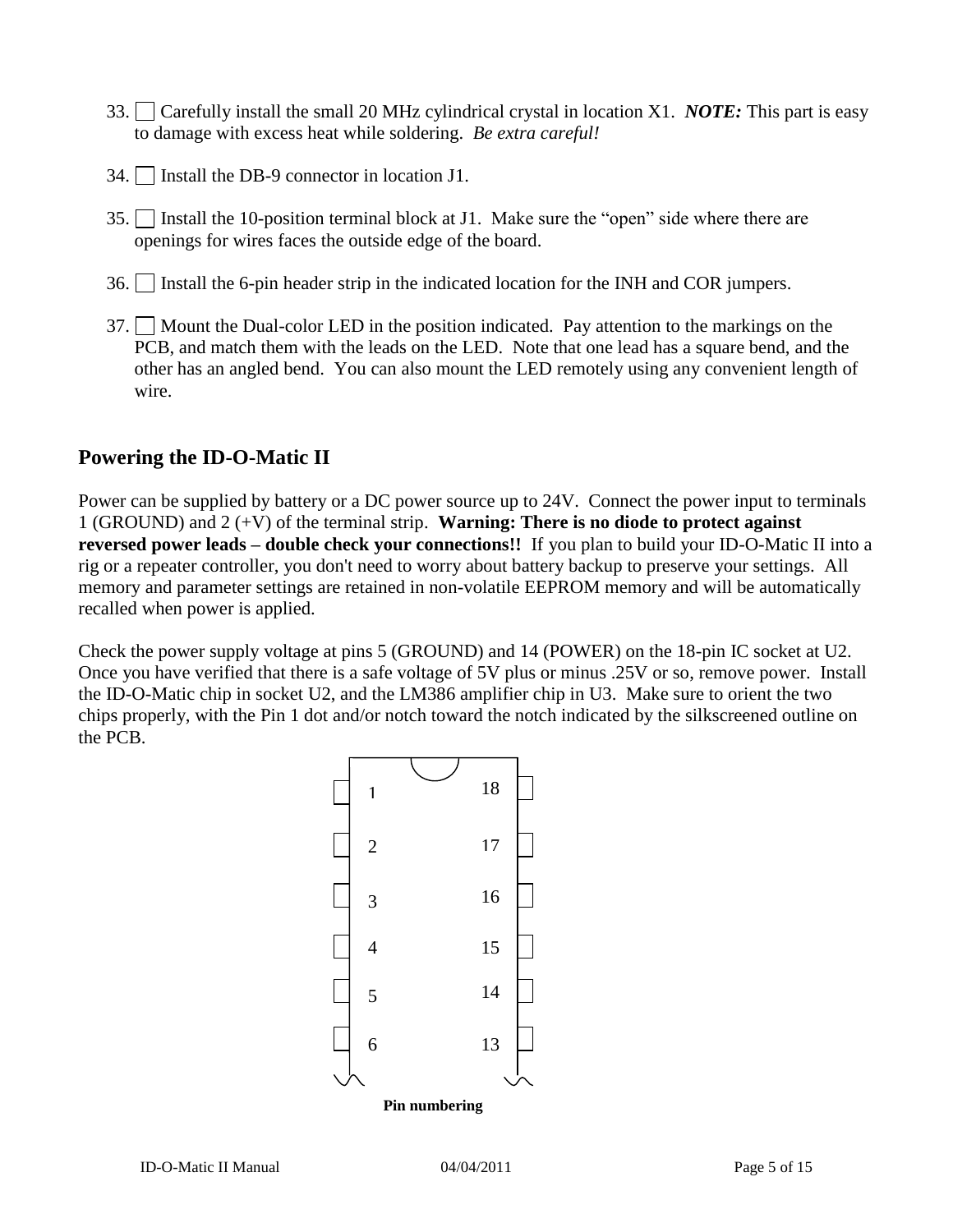# **Off-Board Connections**

You may want to install a RESET switch, speaker, etc. All off-board connections normally needed are available at the ten pads (or screw clamp terminals, if installed) marked J1. These connections may be used as follows:

| Pad     | <b>Function</b>                                                      |
|---------|----------------------------------------------------------------------|
| $J1-1$  | Ground                                                               |
| $J1-2$  | $+V$ DC power input                                                  |
| $J1-3$  | PTT output; open-drain MOSFET, 60 V 200 mA max.                      |
| $J1-4$  | CW output; open-drain MOSFET, 60 V 200 mA max.                       |
| $J1-5$  | Beacon indicator. This is a TTL level signal that goes high during a |
|         | beacon ID, and is low the rest of the time. This output is not       |
|         | <b>buffered</b> , do not exceed 5V/15 mA.                            |
| $J1-6$  | RESET input; ground momentarily to reset the CPU. Do not allow       |
|         | this signal to exceed 5V.                                            |
| $J1-7$  | COR input. Normally used for a COR or squelch signal from the        |
|         | receiver. This signal was known as START on the original ID-O-       |
|         | Matic.                                                               |
| $J1-8$  | Receiver audio input.                                                |
| $J1-9$  | INHIBIT input. Can be used to hold off ID if needed.                 |
| $J1-10$ | Audio output. For HT use, the PTT signal is supplied through a 2.2K  |
|         | Ohm resistor.                                                        |

**Table 2 - Off-board connections**

#### **PTT and CW Outputs**

The PTT and CW outputs are open-drain MOSFET outputs, and can be directly connected to inputs that do not exceed 60V or 200 mA at any time. They can be used to drive relays if needed. If you intend to use the ID-O-Matic II with equipment requiring grid-block or cathode keying or any other application that will exceed 60 Volts or 200 mA, you will need to add a grid-block keying adapter such as the Universal Keying Adapter 2 or some other suitable output arrangement.

Note that the CW output is an on/off keyed signal suitable for driving a CW transmitter, indicator or other on/off keyed load. It is not an audio output.

#### **Audio Signals**

The ID-O-Matic II uses two audio signal sources. The first is the Morse ID audio, also used for the courtesy beep tone. This signal is generated as a pulse-width modulated (PWM) signal by the microcontroller. After low-pass filtering provided by R9 & C3, it is passed to the LM386 audio amp. Level control is provided by the ID\_VOL trim pot.

The other source is the receiver audio input from J1-8. This signal is passed through the IN\_VOL level control and the de-emphasis circuit (R14/C12), then on to the LM386 amplifier. The two audio signals are mixed and sent to J1-10 through a DC blocking capacitor. If you wish to bypass the de-emphasis circuit, you can omit C12 at build time.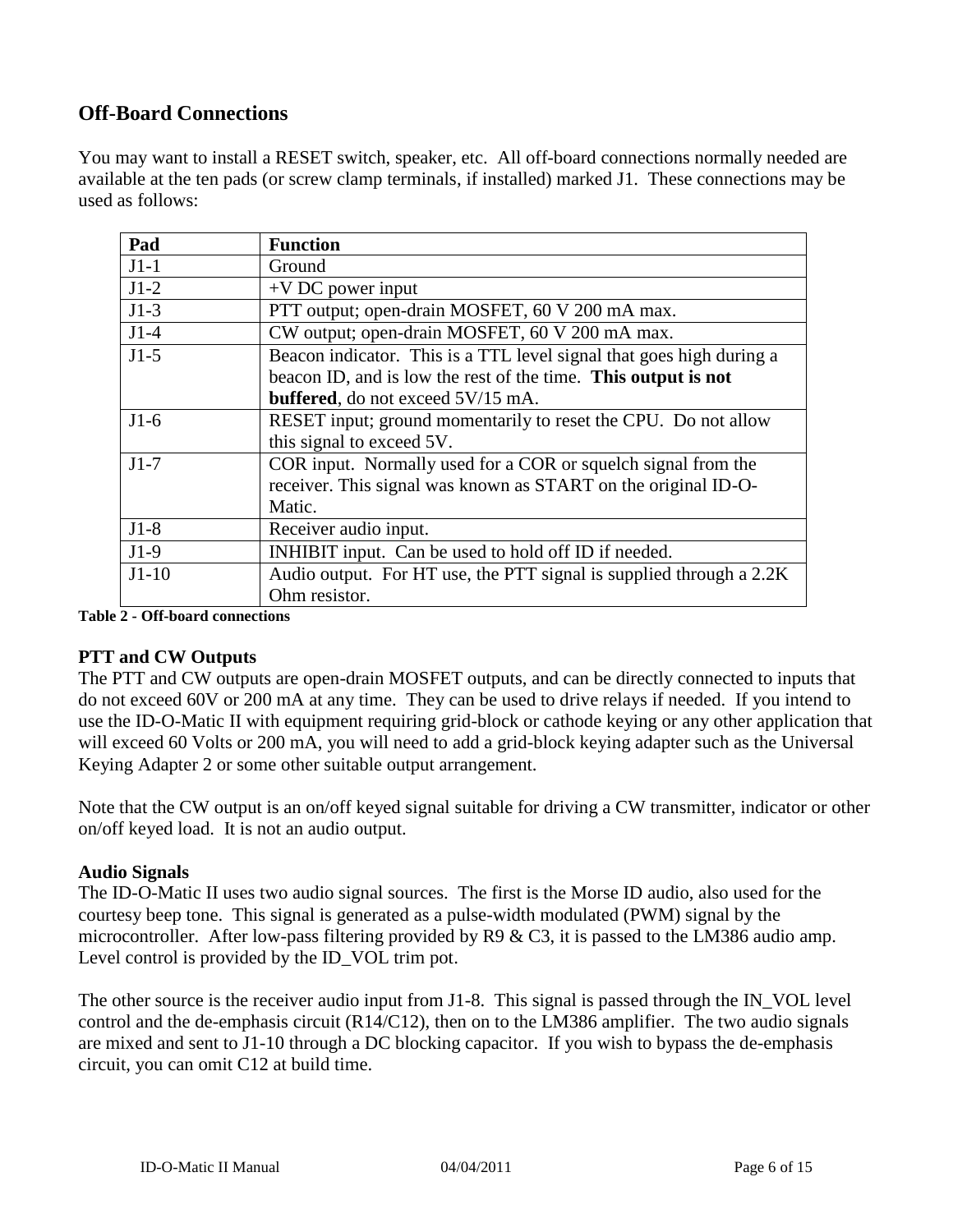#### **COR and INHIBIT Signal Inputs**

Two control signal inputs, COR and INHIBIT, are used only in repeater mode. These inputs can be either active-high or active-low. Active-high means that, when the signal is inactive, it is held at or near ground potential. When it goes active, it should swing to a positive voltage of 3.5V or more. Conversely, activelow means that the signal normally floats or is driven to some positive voltage, and goes to ground or near ground when active. One example of this would be a grounding PTT switch or a relay input. For either arrangement, the input signal conditioning circuits (R7/R12/D1/Q6 and R6/R13/D2/Q5) will clamp the signals to safe levels of 4.7V or less, and invert them if necessary.

You will need to set the two jumpers according to the polarity of the input signals. For an active-high signal, set the corresponding jumper to the "H" position. For an active-low signal, set the jumper to the "L" position. If either signal will not be used, just leave the jumper on the center pin in case you need it later. In the diagram below, the jumpers are set for an **active-LOW** COR and no (unused) INHIBIT. The COR jumper is connecting the center and L pins, and the INH jumper is left open.



**Figure 1 - COR and INH jumpers**

#### **ALT MSG and RESET inputs**

Note that the ALT MSG and RESET inputs may be left floating (unconnected) if not used, and are not equipped with input signal protection as the COR and INHIBIT inputs are. **Be careful not to exceed 5V on these inputs!** They are active-low logic inputs, meaning they are active when grounded or driven below 0.5V. If you need to use a signal source that may exceed 5V, you must use some method of limiting the input signal to a range of 0V to 5V. You can use a simple Zener diode circuit as shown below to reduce the voltage to a compatible level.



**Figure 2 - Limiting input voltage**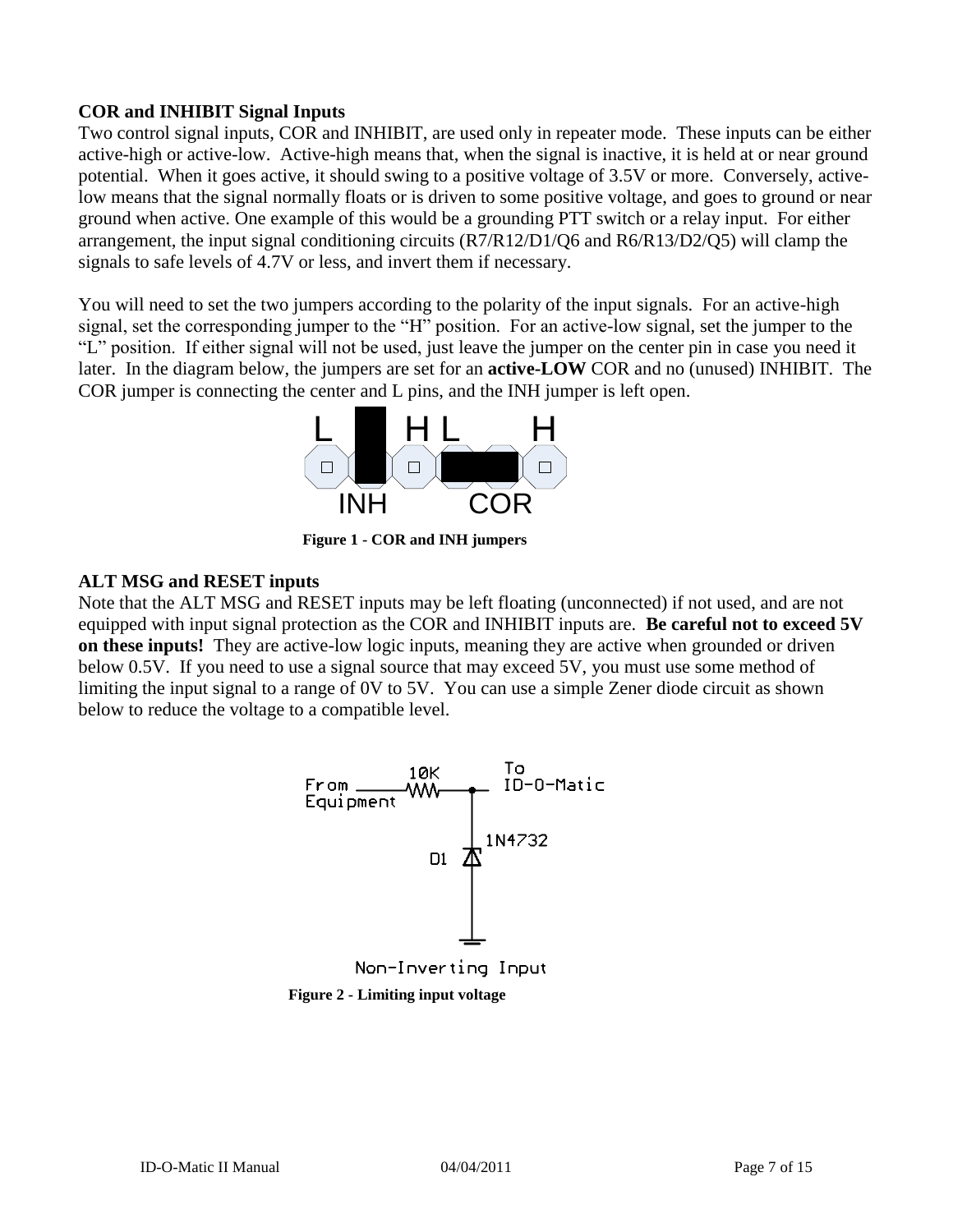#### **Additional Solder Pads**

You will note there are three additional solder pads to the right of the PIC processor, marked A3, A4 and B0. These are for some additional signals that are not commonly needed, but are available should you have a use for them.

| Pad            | Function                                                                                                      |
|----------------|---------------------------------------------------------------------------------------------------------------|
| A <sub>3</sub> | ID Indicator. This is an unbuffered, 0-5 V output signal that goes HIGH when the ID                           |
|                | message is being sent, and LOW at all other times. It is only active while the ID is being                    |
|                | transmitted, with no lead or tail time.                                                                       |
| A <sup>4</sup> | Audio mute. This signal can be used to mute the receiver audio input when COR is not                          |
|                | active. See "Receiver audio muting" section below.                                                            |
| B <sub>0</sub> | <b>TEST/ALT MSG</b> input. This input is dual purpose. If this input is held LOW when power                   |
|                | is applied or the ID-O-Matic II is reset, it will send the version number, <b>ID Msg</b> , Beacon             |
|                | Msg and Alternate Msg (if they are set), separated by slant bars. After initial power up,                     |
|                | this input can be used to select the <b>Alternate Msg</b> (if it is set) to be sent in place of the <b>ID</b> |
|                | Msg. This can be used to send an alternate ID message when needed to indicate primary                         |
|                | power failure or for whatever other purpose you may have in mind.                                             |

**Table 3 - Additional solder pads**

# **Operation**

#### **Simple timer mode**

For shack use as a simple ID reminder, simply turn the ID-O-Matic II on. The LED should show green for nine minutes, then turn yellow. At nine minutes thirty seconds, the LED will begin to blink yellow and red. After ten minutes the LED will turn solid red and the ID-O-Matic II will beep at you to remind you to ID, then automatically reset and begin a new timing cycle. The open-drain PTT output can be used to drive an external indicator such as a lamp or LED. Push the RESET button to begin a new cycle any time you ID.

#### **Auto ID mode**

Similar to the simple timer mode, this will send a Morse ID at regular intervals. The INHIBIT input can be used to delay the ID if needed. Note that two Morse outputs are provided; there is CW output that is used for on-off keyed devices (CW transmitters, etc) and an audio output. The PTT signal is also active in Auto ID mode. The ID message will be sent every time the ID timer reaches zero, and the timer will automatically reset and begin counting again. This can be useful for "fox" transmitters, beacons, etc.

#### **Repeater mode**

In this mode of operation, the COR input is used to indicate that the transmitter has been keyed. It is normally connected to either a receiver COR/COS or squelch output, or to the PTT line that would otherwise be connected to the transmitter. When the COR input first goes active, the PTT output line is immediately activated. The ID timer is loaded with your specified ID interval and begins counting down. At this time the LED will begin flashing green. When the ID timer reaches 60 seconds, the LED goes to solid yellow. At 30 seconds, the LED begins alternating red and yellow until the timer expires. At that point the LED goes solid red and the ID message is sent. The yellow and blink times are configurable using the setup menu.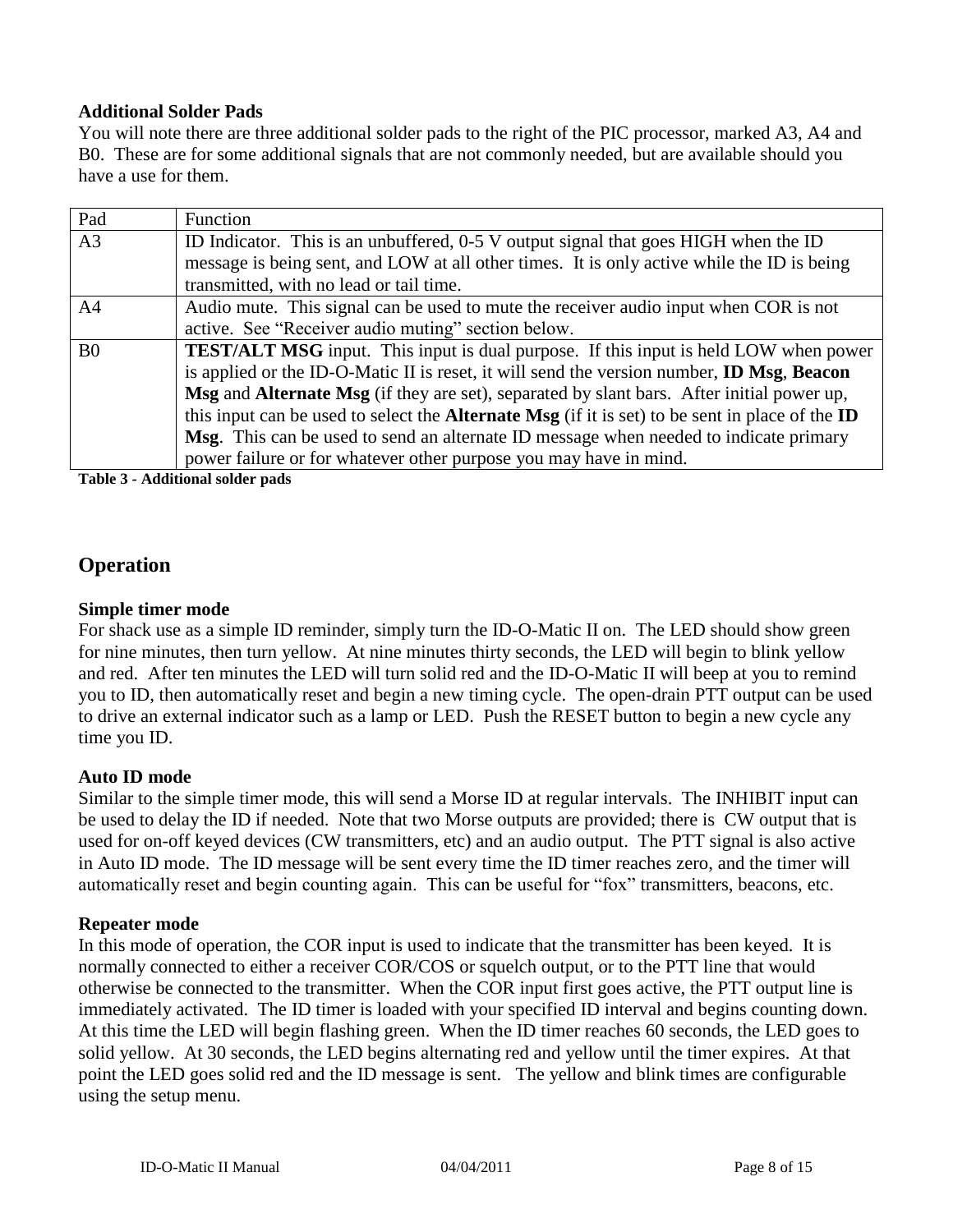If the interval since the last ID message has been longer than the ID interval – for instance, if your ID interval is set to 10 minutes and the repeater has been idle for more than 10 minutes since the last ID -- an initial ID will be sent 10 seconds after the first time COR goes active. The ID timer is then reset with the normal ID interval. During this phase, a "polite" ID is used; the ID message will not be sent until COR is released OR the normal ID interval is reached.

The INHIBIT Line can be used to hold off the ID until the repeater is not busy. As long as INHIBIT is held low, the ID message or beacon message will not be sent. As soon as it is released, any pending message will be sent. The only exception to this rule is if you have PTT MAX (time-out timer) set; the ID-O-Matic II will send "TOT" (for Time-Out Timer) and its ID message when the PTT MAX timeout is reached, regardless of the state of INHIBIT.

The PTT output is always active when the ID or beacon message is being sent. It is also active:

- If PTT hang time is set (not zero), the entire time COR is active plus the length of the PTT hang time setting;
- If a courtesy beep is set, the entire time COR is active plus half a second and the length of the courtesy beep;
- If both are set, the entire time COR is active, plus the courtesy beep and hang time delays.

Three separate messages can be entered at setup time. They are used as follows:

- ID Message: This is the "normal" ID message, sent when the timer expires.
- Beacon message: This message is optional. If you wish to have your repeater or link transmit a different ID message after a period of inactivity, you can use this message. The beacon message will be sent only after the repeater has been idle for the length of time indicated by the Beacon Time setting. If this message is not set, the regular ID message will be used for the beacon message.
- Alternate (ALT) Message: This message is used in place of the ID message if the ALT/TEST input is held low when the timer expires. This can be useful to indicate some external condition. For example, a simple circuit consisting of a series resistor and a 4.7V Zener diode can be used to indicate if the main power source has failed and the repeater is running on backup power. The input pin has an internal weak pull-up of approximately 47K Ohms, so a pull-down resistor is also needed. Below is an example circuit; you may need to alter it to fit your particular setup.



**Figure 3 - Example of ALT MSG input**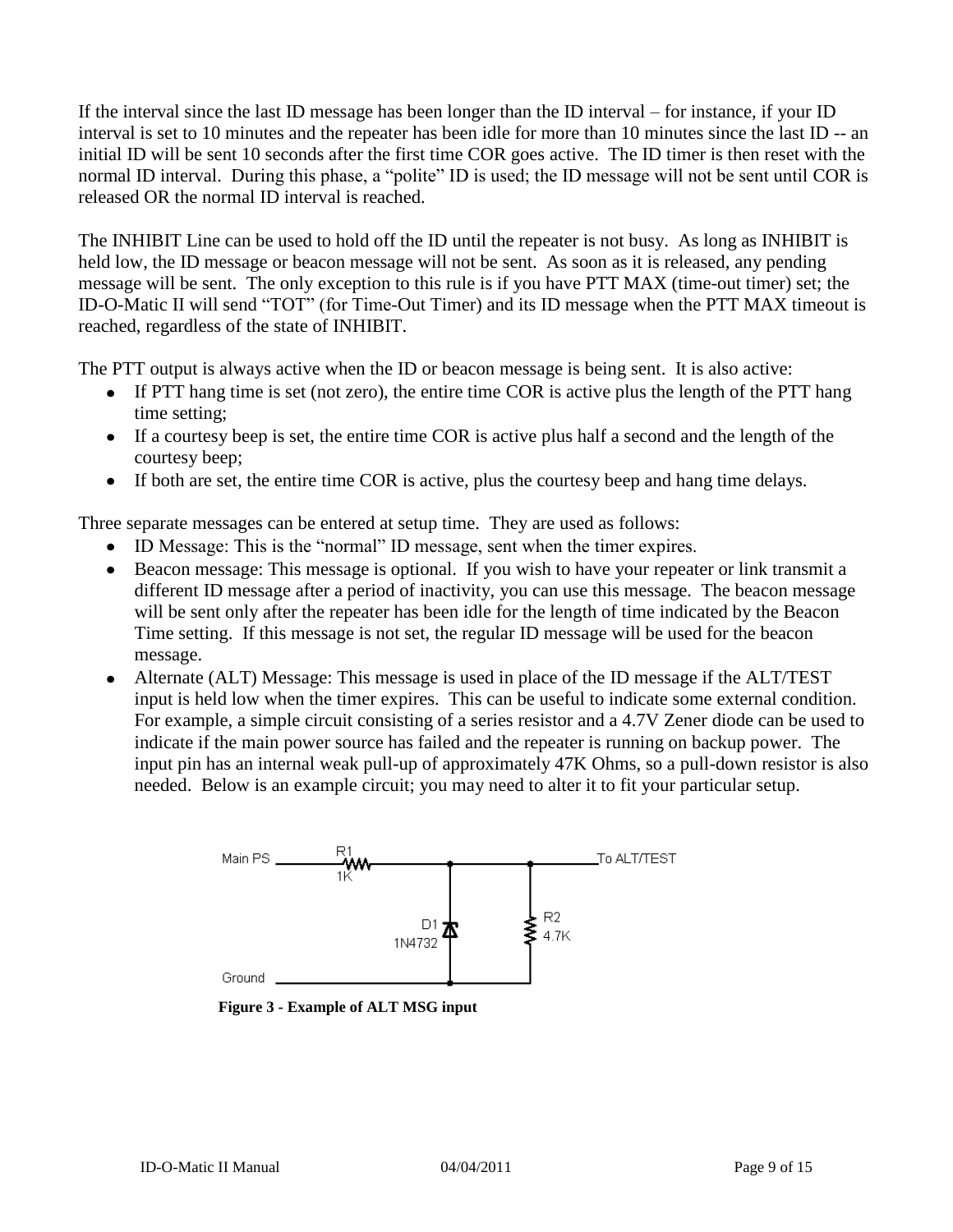# **Setting Up the ID-O-Matic II**

For beacon, foxhunt or repeater use, connect your ID-O-Matic II to a PC or other serial terminal device using a straight-through 9 pin serial cable. If using a PC you can use the HyperTerminal program provided with some versions of Windows, or just about any other serial communications program such as PuTTY or Minicom. Set your communication parameters for 9600 baud, eight bits, no parity, one or two stop bits and no handshake or flow control. As a quick check to see if your serial port and communication software is set up correctly, you can connect a serial cable to the computer but not to the ID-O-Matic II. Connect pins 2 & 3 together at the end of your serial cable. Anything you type should be echoed back to your computer. If this quick test works, you're set up properly to connect to your ID-O-Matic II and perform the next steps.

Connect the ID-O-Matic II and turn the power on. You should see the firmware version number displayed on your screen. Tap the ENTER key twice to enter the setup menu. You will be prompted for several bits of information. In each case you can hit RETURN to keep the current setting, which will be displayed in parenthesis after the prompt.

- **ID Time:** Enter the delay time, in seconds. This will be the time between ID reminders or Morse announcements. Note that a setting of less than a second or two may make it quite challenging to get into the setup menu.
- **Yellow time:** Enter the number of seconds from zero at which you want the LED to turn solid yellow. Setting this value to zero disables turning the LED yellow.
- **Blink time:** Enter the number of seconds from zero at which you want the LED to begin blinking red/yellow. Setting this value to zero disables red/yellow blinking.
- **ID Msg:** Enter up to 64 characters for your desired Morse code ID. Common punctuation and prosigns are supported:
	- o Type a dash (**–)** for BT
	- o Type a semicolon (**;)** for AR
	- o Type a greater-than (**>)** for SK
	- o @ will be sent as the new Morse @ sign character (.--.-.)
	- o Comma, period, slash and question mark signs are sent as typed
	- o To send a steady tone or CW carrier for a specified length of time (such as for a propagation beacon), type **:***nnn***:** where *nnn* is the number of seconds from 1 to 255. For a 5 second key-down, for example, you would use **:5:** or **:005:**.
	- $\circ$  Less-than  $\leq$  and other characters will be ignored.
	- o Spaces, including trailing spaces, will be sent. **Note that entering a space as the first character of a message will delete the message**.
- **Beacon Msg:** Similar to the ID message, this message will be sent if the beacon time is set. If the beacon time is set and this message is empty, the ID message will be sent at beacon time instead.
- **Alternate Msg:** This message, if present, will be send in place of the **ID msg** if the TEST/ALT MSG input is active (low) when the timer expires.
- **Auto CW ID:** Type Y to use the Morse code ID, or N for a simple beeping ID reminder.
- **CW Speed:** Enter the desired Morse code speed in words per minute. This will also affect the  $\bullet$ rate of beeping if Auto CW ID is off.
- **ID Audio Tone:** Enter the desired Morse ID audio frequency in Hz between 250 and 2500.
- **Repeater mode?:** Type Y if you intend to use the COR input. Type N if you do NOT plan to use the COR input, even if it will be used in a repeater. In repeater mode, the COR input starts a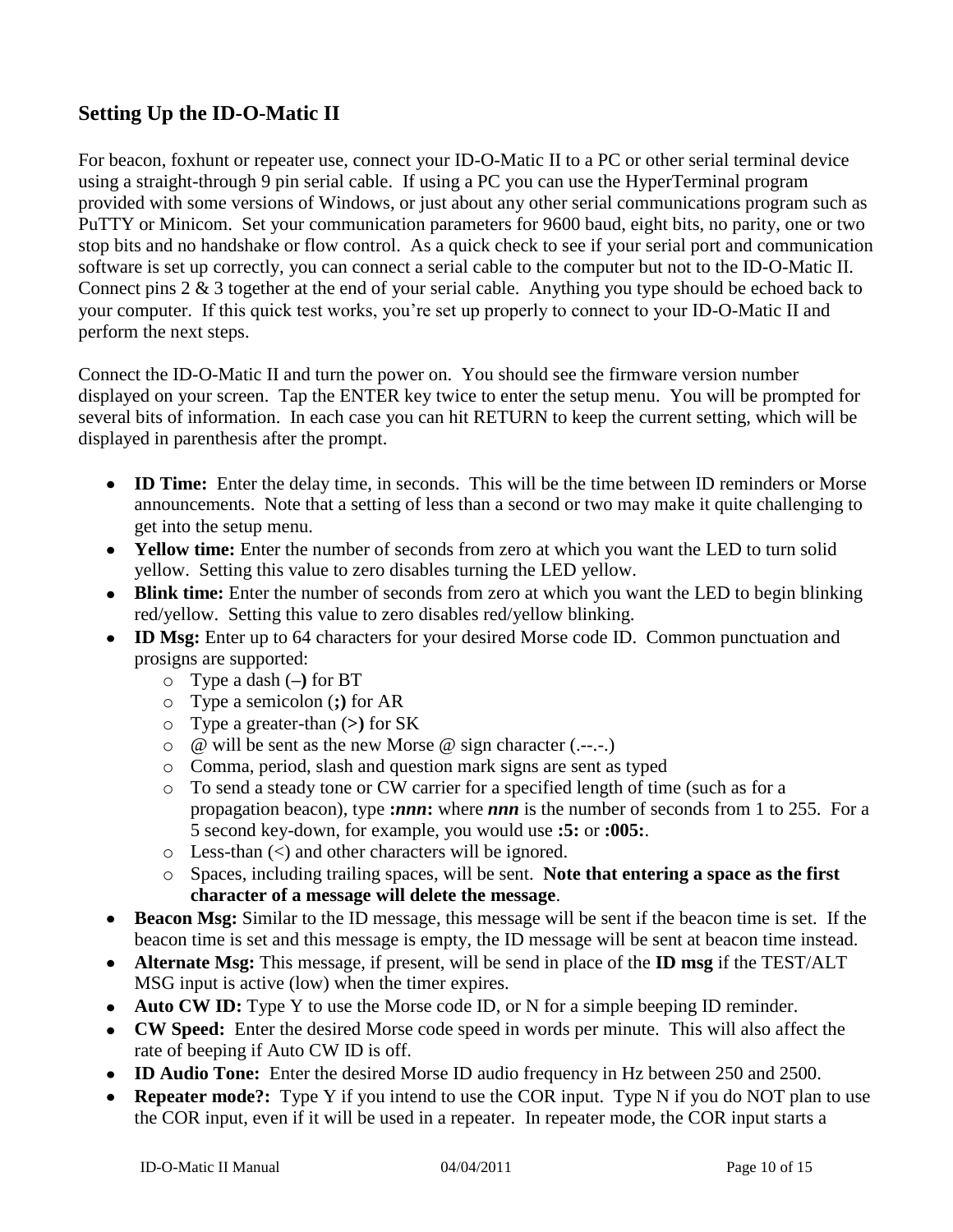timing/ID cycle. In non-repeater mode, the timer runs non-stop and the unit will ID at the end of every cycle.

- **Courtesy beep tone:** This prompt will only appear if you answered "Y" to Repeater mode. This setting can be set to an audio frequency (in Hz) between 250 and 2500.
- **Courtesy beep delay time:** This is the delay, in tenths of a second, between the time the COR input goes inactive (high) and the courtesy beep. The valid range is from 0 (no delay) to 255 (25.5 seconds). For example, the default value of 5 gives you a half-second delay; 20 would be a 2 second delay and so on.
- **Courtesy beep char:** If you have selected Repeater mode, this allows you to specify a Morse character to be sent for the courtesy beep. For a simple short beep, use "E"; for a longer beep use "T". You can use any single character. *Leave this blank to disable the courtesy beep.*
- **Beacon time**: This prompt will only appear if you answered "Y" to Repeater mode. Setting this to other than zero will cause the ID-O-Matic II to send a Morse message at regular intervals if nothing is seen on the COR input while in repeater mode. This can be set to 3600 to announce the repeater every hour, for example, if the repeater is idle. Enter the number of seconds you wish to have between beacons, up to 65535. The beacon message is used if it is set, otherwise the ID message will be used. Set this to zero to disable beaconing.
- **PTT hang time:** This value is specified in seconds. While in repeater mode, the PTT output will be active as soon as the COR in put goes low and will remain active for the specified number of seconds after the COR input goes high and any ID or courtesy beep is finished. With PTT hang time set to 0, PTT drops immediately after the courtesy beep.
- **PTT Max:** This setting will specify the maximum number of seconds the ID-O-Matic II will allow PTT to be active. If the COR input is active for longer then this setting, the ID-O-Matic II will send "TOT" (for "Time-Out Timer"), then send the ID message and disable PTT until the COR input is inactive.

| <b>Status LED indications and what they mean</b> |                                                                              |  |  |  |
|--------------------------------------------------|------------------------------------------------------------------------------|--|--|--|
| Green (solid)                                    | Timer is operating; timer is more than 60 seconds from expiring.             |  |  |  |
| Green (blinking)                                 | In repeater mode, COR input has been seen and ID timer is running.           |  |  |  |
| Yellow                                           | Timer is within 60 seconds (or YELLOW time) of expiring.                     |  |  |  |
| <b>Yellow/Red</b>                                | Timer is within 30 seconds (or BLINK time) of expiring                       |  |  |  |
| <b>Blinking</b>                                  |                                                                              |  |  |  |
| <b>Red</b>                                       | Timer has expired. In repeater mode, ID is being transmitted (or is pending, |  |  |  |
|                                                  | being delayed until COR and/or INHIBIT go inactive).                         |  |  |  |

**Table 4 - Status LED indications**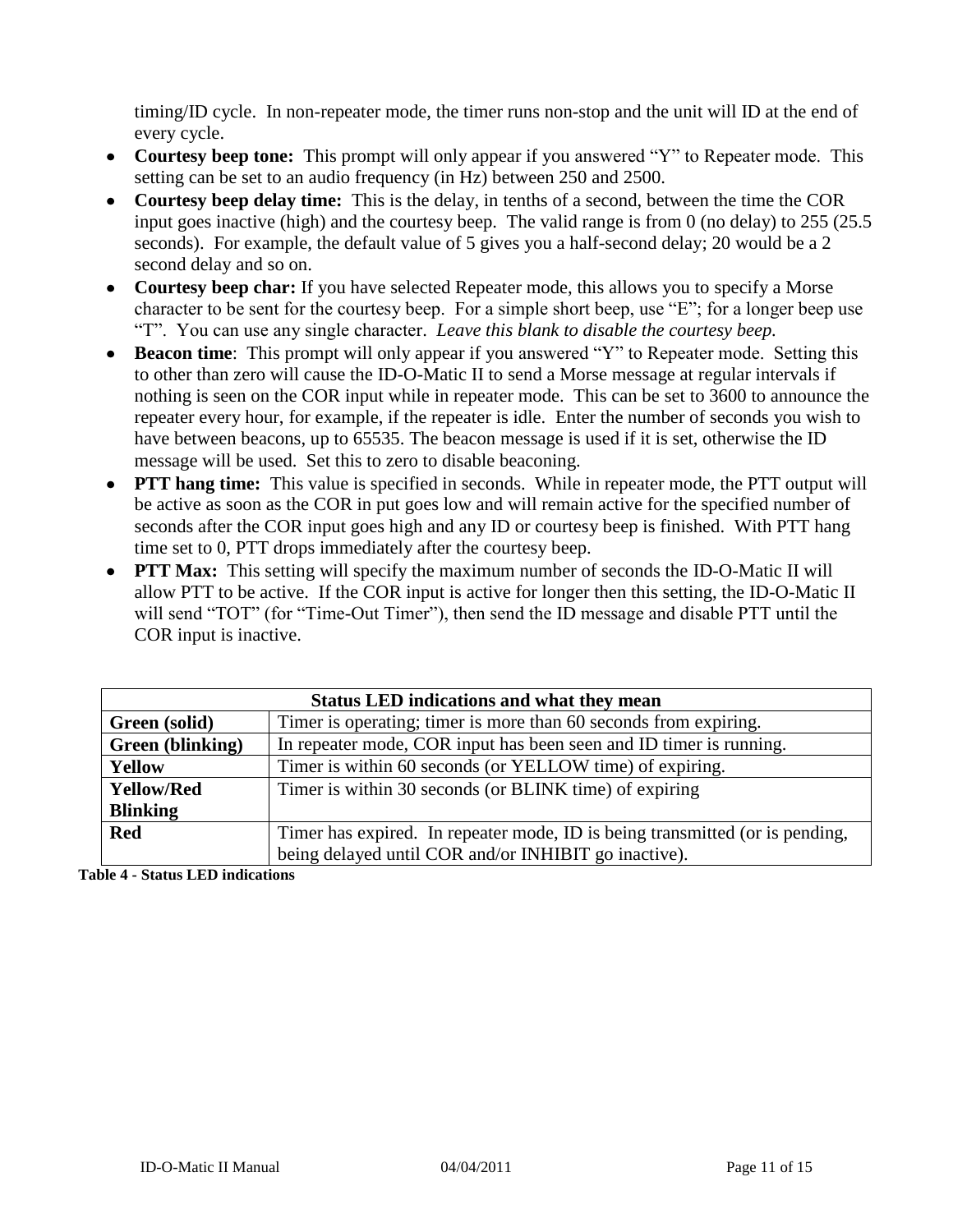# **Receiver Audio Muting**

In some cases you may wish to mute the receiver audio while the COR signal is inactive. This is the case, for example, when you are using discriminator audio from the receiver; the audio is not squelched from the receiver, but you don't want to hear the unsquelched audio after COR drops and before the courtesy beep and/or ID.

This can be accomplished by running a wire from the A4 pad to the IN\_VOL potentiometer pin closest to the serial I/O connector side of the board, as shown in the illustration below. Use an insulated wire tacked in place. Pin A4 floats when COR is active, allowing receiver audio to pass through. As soon as COR drops, pin A4 is driven near ground to mute the audio input.



**Figure 4 - Receiver audio muting**

### **Reducing the ID Audio Level**

The ID-O-Matic II was designed to be used in a very wide range of different applications. In some cases, the audio level of the Morse ID may be too high for your equipment. There are a few steps you can take to reduce the ID audio to a lower level.

- Substitute a .01  $\mu$ F capacitor for C4
- Add a 1K Ohm resistor between pin 3 and pin 4 of audio amp U3
- Add a 10K Ohm resistor in series with C4 and a 1K Ohm between pins  $3 & 4$  of U3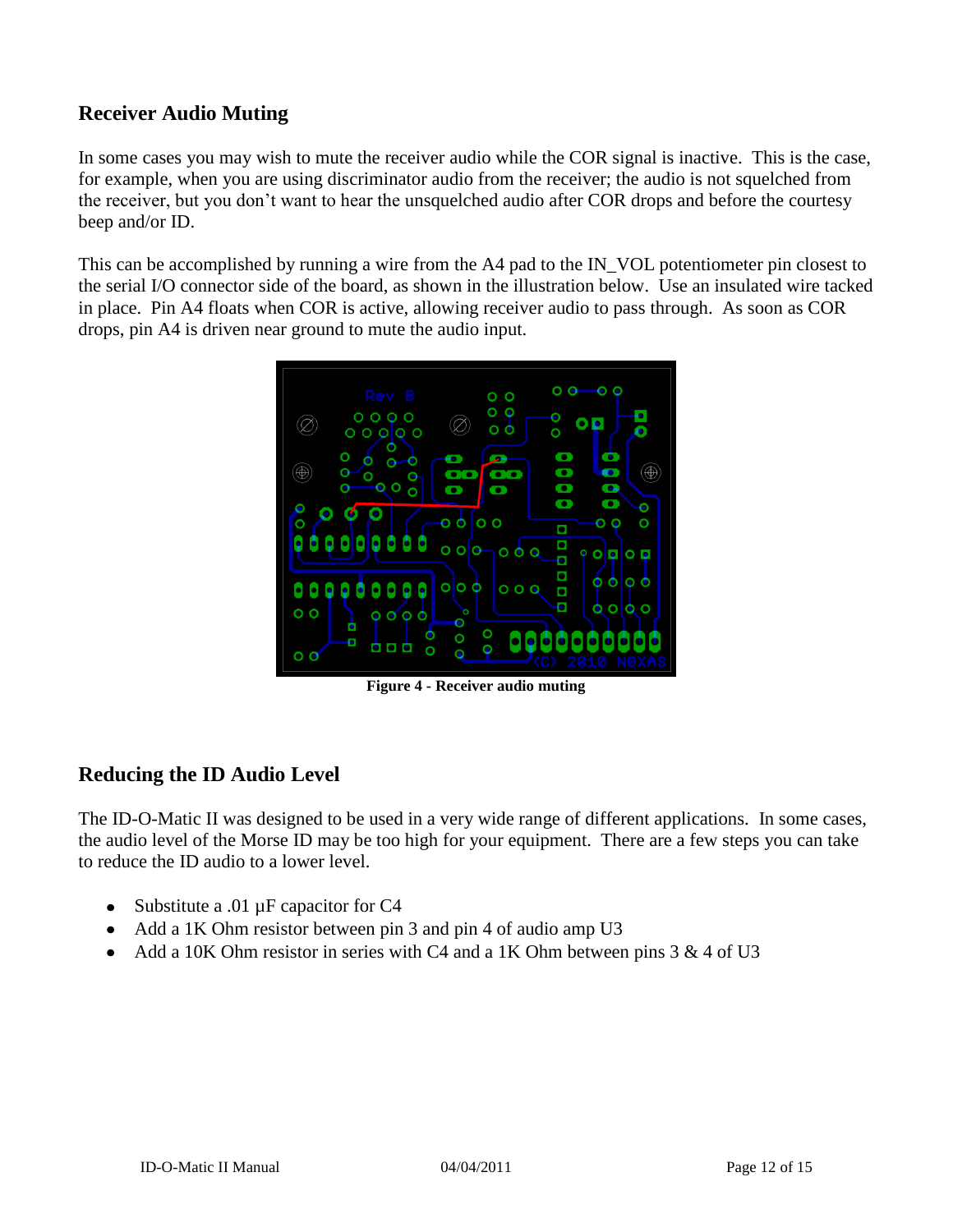# **Troubleshooting**

| <b>Symptom</b>                                                                                          | <b>Check this:</b>                                                                                                                                                                                                                                                                                                                |
|---------------------------------------------------------------------------------------------------------|-----------------------------------------------------------------------------------------------------------------------------------------------------------------------------------------------------------------------------------------------------------------------------------------------------------------------------------|
| No green LED with power applied                                                                         | 5V DC from IC pin 5 (GND) to pin $14 (+5)$ ? If not:<br>Remember where position 1 of the terminal block is? Check<br>the parts placement diagram on the last page!<br>Chip inserted backward?<br>U1 & one of the 2N7000s exchanged?<br>Crystal damaged by excessive heat<br>R1 shorted to ground – check for 5V across RESET pads |
| No sound from speaker / No audio to<br>transmitter                                                      | Adjust audio levels using trim pots<br>U3 in backward<br>R <sub>10</sub> shorted to ground                                                                                                                                                                                                                                        |
| LED blinks and turns RED as soon<br>as power is applied                                                 | ID delay time set to zero. Try hitting ENTER repeatedly as you<br>apply power or reset by momentarily grounding J1-6.                                                                                                                                                                                                             |
| No version notice when power is<br>applied                                                              | Possible serial communication issue (see below).<br>Q2 bad.<br>R5 open or shorted.                                                                                                                                                                                                                                                |
| Version notice appears, but the ID-<br>O-Matic II won't respond when you<br>hit ENTER a number of times | Possible serial communication issue (see below).<br>Q1 bad.<br>R8 open or shorted.                                                                                                                                                                                                                                                |
| No voltage on J1-3 or J1-4                                                                              | This is normal; these are active low, open-drain MOSFET outputs.<br>See instruction manual. Use a pull-up resistor if needed.                                                                                                                                                                                                     |
| No Morse code ID, unit just beeps 10<br>times                                                           | Set "AUTO CW ID" to YES in the setup menu.                                                                                                                                                                                                                                                                                        |

**Table 5 - Troubleshooting**

### **Support**

Should you need support, have questions, have feature requests or bug/problem reports, please feel free to contact me via email at [N0XAS@HamGadgets.com.](mailto:n0xas@hamgadgets.com) I will make every effort to respond as quickly as possible. Documentation, frequently asked questions and troubleshooting information can be found at **[http://www.HamGadgets.com](http://www.hamgadgets.com/)**.

### **Warranty**

All parts are guaranteed against defects for 90 days from date of purchase. This warranty does not cover damage due to incorrect assembly, improper soldering or wiring, overvoltage, static damage or other misuse or abuse. If you have problems, please contact me via email to arrange for an exchange or replacement part. If you accidentally damage a part, don't panic – just contact me, replacements are not expensive.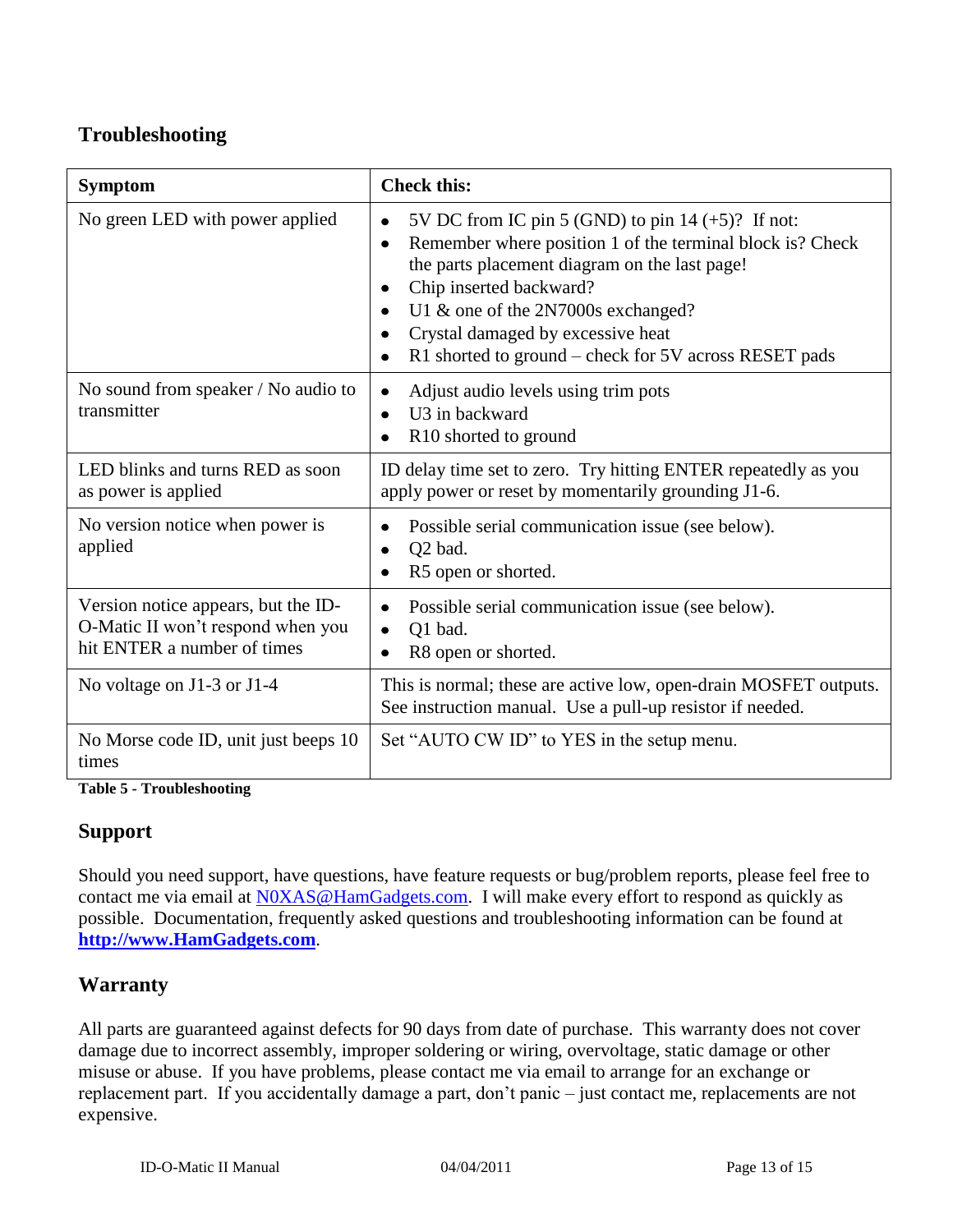# **Schematic Diagram**



ID-O-Matic II Manual 04/04/2011 Page 14 of 15